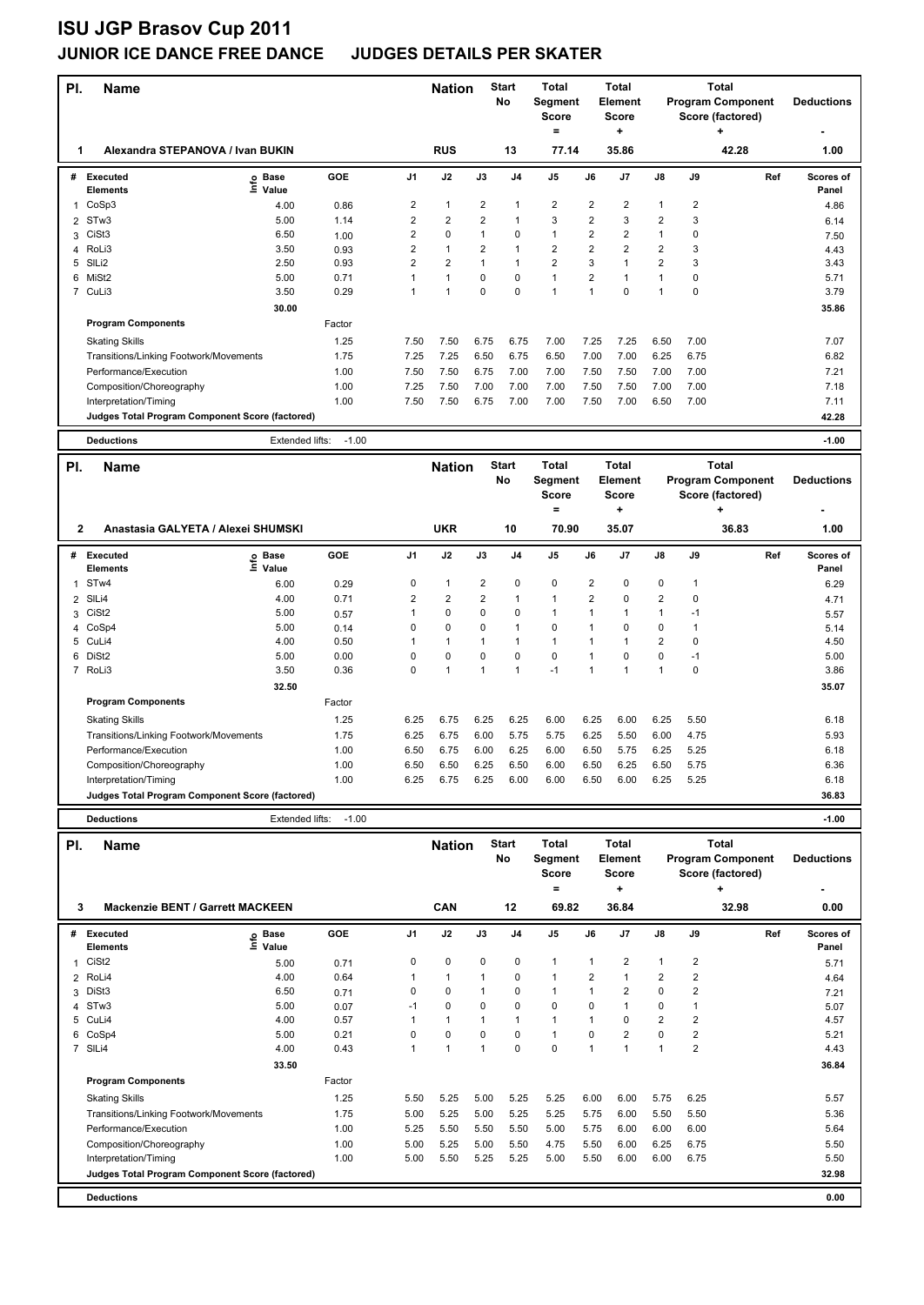### **JUNIOR ICE DANCE FREE DANCE JUDGES DETAILS PER SKATER**

|                |                                                   |                   |              |                |                |                |                    | <b>Total</b>   |                | <b>Total</b>            |                |                | <b>Total</b>             |     |                   |
|----------------|---------------------------------------------------|-------------------|--------------|----------------|----------------|----------------|--------------------|----------------|----------------|-------------------------|----------------|----------------|--------------------------|-----|-------------------|
| PI.            | <b>Name</b>                                       |                   |              |                | <b>Nation</b>  |                | <b>Start</b><br>No | Segment        |                | <b>Element</b>          |                |                | <b>Program Component</b> |     | <b>Deductions</b> |
|                |                                                   |                   |              |                |                |                |                    | <b>Score</b>   |                | <b>Score</b>            |                |                | Score (factored)         |     |                   |
|                |                                                   |                   |              |                |                |                |                    | =              |                | ÷                       |                |                | ÷                        |     |                   |
| 4              | Kaitlin HAWAYEK / Michael BRAMANTE                |                   |              |                | <b>USA</b>     |                | 11                 | 66.12          |                | 34.29                   |                |                | 32.83                    |     | 1.00              |
| #              | Executed                                          | <b>Base</b>       | <b>GOE</b>   | J <sub>1</sub> | J2             | J3             | J <sub>4</sub>     | J <sub>5</sub> | J6             | J7                      | J8             | J9             |                          | Ref | Scores of         |
|                | <b>Elements</b>                                   | e Base<br>⊑ Value |              |                |                |                |                    |                |                |                         |                |                |                          |     | Panel             |
| 1              | STw3                                              | 5.00              | 0.50         | 1              | $\mathbf 0$    | $\mathbf{1}$   | $\mathbf 0$        | $\mathbf{1}$   | $\mathbf{1}$   | $\overline{2}$          | $\mathbf{1}$   | $\overline{2}$ |                          |     | 5.50              |
| $\overline{2}$ | CiSt <sub>2</sub>                                 | 5.00              | 0.43         | 1              | 0              | $\mathbf{1}$   | 0                  | $\pmb{0}$      | $\mathbf{1}$   | $\mathbf{1}$            | 0              | 0              |                          |     | 5.43              |
| 3              | RoLi4                                             | 4.00              | 0.29         | 1              | $\mathbf{1}$   | 0              | 0                  | $\overline{2}$ | $\mathbf{1}$   | $\mathbf 0$             | $\mathbf{1}$   | 0              |                          |     | 4.29              |
| 4              | Sp4                                               | 5.00              | 0.00         | $-1$           | 0              | 0              | 0                  | $\pmb{0}$      | 0              | $\overline{\mathbf{c}}$ | $\pmb{0}$      | $\mathbf 0$    |                          |     | 5.00              |
| 5              | CuLi4                                             | 4.00              | 0.71         | $\overline{2}$ | $\mathbf{1}$   | $\overline{2}$ | $\mathbf{1}$       | $\mathbf{1}$   | $\overline{2}$ | $\mathbf 0$             | $\overline{2}$ | $\mathbf{1}$   |                          |     | 4.71              |
| 6              | SILi2                                             | 2.50              | 0.36         | 0              | $\mathbf{1}$   | 1              | $\mathbf{1}$       | $\pmb{0}$      | $\overline{2}$ | $\mathbf 0$             | $\overline{2}$ | 0              |                          |     | 2.86              |
| $\overline{7}$ | DiSt3                                             | 6.50              | 0.00         | 0              | 0              | 0              | $\mathbf 0$        | $\mathbf 0$    | $\mathbf{1}$   | $-1$                    | $\pmb{0}$      | $\mathbf 0$    |                          |     | 6.50              |
|                | 8 Li+TRANS                                        | 0.00              | 0.00         |                |                |                |                    |                |                |                         |                |                |                          |     | 0.00              |
|                |                                                   | 32.00             |              |                |                |                |                    |                |                |                         |                |                |                          |     | 34.29             |
|                | <b>Program Components</b>                         |                   | Factor       |                |                |                |                    |                |                |                         |                |                |                          |     |                   |
|                | <b>Skating Skills</b>                             |                   | 1.25         | 5.75           | 5.50           | 5.50           | 5.75               | 5.50           | 5.75           | 5.50                    | 5.50           | 5.50           |                          |     | 5.57              |
|                | Transitions/Linking Footwork/Movements            |                   | 1.75         | 5.25           | 5.25           | 5.00           | 5.50               | 5.50           | 5.50           | 5.25                    | 5.25           | 5.00           |                          |     | 5.29              |
|                | Performance/Execution                             |                   | 1.00         | 5.75           | 5.50           | 5.25           | 5.75               | 5.25           | 5.75           | 5.00                    | 5.75           | 5.50           |                          |     | 5.54              |
|                | Composition/Choreography                          |                   | 1.00         | 5.50           | 5.50           | 5.75           | 5.50               | 5.75           | 5.75           | 6.00                    | 5.75           | 5.25           |                          |     | 5.64              |
|                | Interpretation/Timing                             |                   | 1.00         | 5.25           | 5.75           | 5.25           | 5.50               | 5.50           | 5.75           | 5.25                    | 5.50           | 5.00           |                          |     | 5.43              |
|                | Judges Total Program Component Score (factored)   |                   |              |                |                |                |                    |                |                |                         |                |                |                          |     | 32.83             |
|                |                                                   |                   |              |                |                |                |                    |                |                |                         |                |                |                          |     |                   |
|                | <b>Deductions</b>                                 | Extended lifts:   | $-1.00$      |                |                |                |                    |                |                |                         |                |                |                          |     | $-1.00$           |
|                |                                                   |                   |              |                |                |                | <b>Start</b>       | <b>Total</b>   |                | <b>Total</b>            |                |                | <b>Total</b>             |     |                   |
| PI.            | Name                                              |                   |              |                | <b>Nation</b>  |                | No                 | Segment        |                | <b>Element</b>          |                |                | <b>Program Component</b> |     | <b>Deductions</b> |
|                |                                                   |                   |              |                |                |                |                    | <b>Score</b>   |                | <b>Score</b>            |                |                | Score (factored)         |     |                   |
|                |                                                   |                   |              |                |                |                |                    | $=$            |                | 4                       |                |                | ٠                        |     |                   |
| 5              | Sofia SFORZA / Francesco FIORETTI                 |                   |              |                | <b>ITA</b>     |                | $\overline{7}$     | 61.49          |                | 27.37                   |                |                | 34.12                    |     | 0.00              |
| #              | <b>Executed</b>                                   | <b>Base</b><br>ٯ  | GOE          | J <sub>1</sub> | J2             | J3             | J <sub>4</sub>     | $\mathsf{J}5$  | J6             | J7                      | J8             | J9             |                          | Ref | Scores of         |
|                | <b>Elements</b>                                   | Ξ.<br>Value       |              |                |                |                |                    |                |                |                         |                |                |                          |     | Panel             |
| $\mathbf{1}$   | CiSt1                                             | 3.50              | 0.29         | 1              | 0              | 1              | 0                  | $\mathbf{1}$   | $\mathbf{1}$   | 2                       | 0              | $-1$           |                          |     | 3.79              |
| $\overline{2}$ | CoSp2                                             | 3.00              | 0.29         | $\overline{2}$ | 0              | $\mathbf{1}$   | $\Omega$           | 0              | $\mathbf 0$    | $\mathbf 1$             | $\mathbf{1}$   | $\mathbf{1}$   |                          |     | 3.29              |
|                | 3 SILi4                                           | 4.00              | 0.57         | 1              | $\overline{2}$ | $\overline{2}$ | 0                  | $\mathbf{1}$   | $\overline{2}$ | $\mathbf{1}$            | $\mathbf{1}$   | $\mathbf 0$    |                          |     | 4.57              |
| 4              | ST <sub>w</sub> 2                                 | 4.00              | 0.43         | 1              | 0              | $\mathbf{1}$   | 0                  | $\mathbf{1}$   | $\mathbf{1}$   | $\overline{2}$          | $\mathbf 0$    | $\overline{2}$ |                          |     | 4.43              |
| 5              | CuLi4                                             | 4.00              | 0.07         | 0              | 0              | $\mathbf{1}$   | 0                  | $\mathbf 0$    | $\mathbf{1}$   | $-1$                    | $\pmb{0}$      | $\pmb{0}$      |                          |     | 4.07              |
| 6              | DiSt1                                             | 3.50              | $-0.07$      | 1              | 0              | 0              | 0                  | $\mathbf 0$    | $\mathbf 0$    | $-1$                    | $\mathbf 0$    | $-1$           |                          |     | 3.43              |
|                | 7 RoLi3                                           | 3.50              | 0.29         | 1              | $\mathbf{1}$   | $\mathbf{1}$   | 0                  | $\mathbf 0$    | $\mathbf 0$    | $\mathbf 0$             | $\mathbf{1}$   | $\overline{2}$ |                          |     | 3.79              |
|                |                                                   | 25.50             |              |                |                |                |                    |                |                |                         |                |                |                          |     | 27.37             |
|                | <b>Program Components</b>                         |                   | Factor       |                |                |                |                    |                |                |                         |                |                |                          |     |                   |
|                | <b>Skating Skills</b>                             |                   | 1.25         | 6.00           | 5.75           | 6.00           | 5.50               | 6.00           | 5.75           | 6.50                    | 5.50           | 5.75           |                          |     | 5.82              |
|                | Transitions/Linking Footwork/Movements            |                   | 1.75         | 5.50           | 5.25           | 5.75           | 5.25               | 5.25           | 5.25           | 6.25                    | 5.25           | 5.00           |                          |     | 5.36              |
|                | Performance/Execution                             |                   | 1.00         | 6.25           | 5.75           | 6.00           | 5.25               | 5.75           | 6.25           | 5.75                    | 5.75           | 5.50           |                          |     | 5.82              |
|                | Composition/Choreography<br>Interpretation/Timing |                   | 1.00<br>1.00 | 5.75<br>6.00   | 5.50<br>5.75   | 6.00<br>6.25   | 5.50<br>5.50       | 5.50<br>6.00   | 6.25<br>6.50   | 6.00<br>6.50            | 5.75<br>5.50   | 5.50<br>4.75   |                          |     | 5.71<br>5.93      |

|     | <b>Deductions</b>                                      |                              |            |                |               |                |                    |                                                     |              |                                                     |          |              |                                                                   | 0.00                   |
|-----|--------------------------------------------------------|------------------------------|------------|----------------|---------------|----------------|--------------------|-----------------------------------------------------|--------------|-----------------------------------------------------|----------|--------------|-------------------------------------------------------------------|------------------------|
| PI. | <b>Name</b>                                            |                              |            |                | <b>Nation</b> |                | <b>Start</b><br>No | <b>Total</b><br>Segment<br><b>Score</b><br>$\equiv$ |              | <b>Total</b><br><b>Element</b><br><b>Score</b><br>÷ |          |              | <b>Total</b><br><b>Program Component</b><br>Score (factored)<br>٠ | <b>Deductions</b><br>٠ |
| 6   | <b>Maria SIMONOVA / Dmitri DRAGUN</b>                  |                              |            |                | <b>RUS</b>    |                | 6                  | 59.65                                               |              | 30.14                                               |          |              | 31.51                                                             | 2.00                   |
| #   | Executed<br><b>Elements</b>                            | o Base<br>$\bar{\Xi}$ Value  | <b>GOE</b> | J <sub>1</sub> | J2            | J3             | J <sub>4</sub>     | J <sub>5</sub>                                      | J6           | J7                                                  | J8       | J9           | Ref                                                               | Scores of<br>Panel     |
| 1   | CiSt <sub>2</sub>                                      | 5.00                         | 0.14       | 1              | 0             | $\mathbf 0$    | 0                  | 0                                                   | 0            | $\mathbf{1}$                                        | 0        | 0            |                                                                   | 5.14                   |
|     | $2$ Sp3                                                | 4.00                         | 0.50       |                | $\mathbf{1}$  | $\mathbf{1}$   | 1                  | 1                                                   | $\mathbf{1}$ | 1                                                   |          | $\mathbf{1}$ |                                                                   | 4.50                   |
|     | 3 StaLi3                                               | 3.50                         | 0.07       | 0              | $\Omega$      | 1              | $\Omega$           | $\Omega$                                            | 0            | $\Omega$                                            | 0        | 2            |                                                                   | 3.57                   |
|     | 4 SILi2                                                | 2.50                         | 0.43       |                | $\mathbf{1}$  | $\overline{2}$ | 0                  | $\Omega$                                            | $\mathbf{1}$ | 0                                                   |          | 2            |                                                                   | 2.93                   |
|     | 5 MiSt1                                                | 3.50                         | 0.00       | 0              | $\Omega$      | $\mathbf 0$    | 0                  | $\Omega$                                            | 0            | $-1$                                                | 0        | $\mathbf{1}$ |                                                                   | 3.50                   |
|     | 6 STw4                                                 | 6.00                         | 0.07       | 0              | $\Omega$      | $\Omega$       | $-1$               | $\Omega$                                            | $\mathbf{1}$ | $\overline{1}$                                      | $\Omega$ | $\mathbf 0$  |                                                                   | 6.07                   |
|     | 7 CuLi4                                                | 4.00                         | 0.43       | 1              | 1             | $\mathbf{1}$   | $\mathbf{1}$       | $\Omega$                                            | 1            | $\mathbf 0$                                         |          | $\mathbf{1}$ |                                                                   | 4.43                   |
|     |                                                        | 28.50                        |            |                |               |                |                    |                                                     |              |                                                     |          |              |                                                                   | 30.14                  |
|     | <b>Program Components</b>                              |                              | Factor     |                |               |                |                    |                                                     |              |                                                     |          |              |                                                                   |                        |
|     | <b>Skating Skills</b>                                  |                              | 1.25       | 5.75           | 5.50          | 5.00           | 5.25               | 5.00                                                | 5.25         | 5.50                                                | 5.50     | 5.25         |                                                                   | 5.32                   |
|     | Transitions/Linking Footwork/Movements                 |                              | 1.75       | 5.50           | 5.00          | 4.75           | 5.25               | 5.00                                                | 4.50         | 5.50                                                | 5.25     | 5.25         |                                                                   | 5.14                   |
|     | Performance/Execution                                  |                              | 1.00       | 5.75           | 5.00          | 5.00           | 5.50               | 4.75                                                | 5.00         | 5.50                                                | 5.75     | 5.50         |                                                                   | 5.32                   |
|     | Composition/Choreography                               |                              | 1.00       | 5.50           | 5.25          | 5.00           | 5.50               | 5.25                                                | 5.00         | 5.00                                                | 5.50     | 6.00         |                                                                   | 5.29                   |
|     | Interpretation/Timing                                  |                              | 1.00       | 5.25           | 5.50          | 5.00           | 5.25               | 5.00                                                | 5.25         | 4.25                                                | 5.50     | 6.00         |                                                                   | 5.25                   |
|     | <b>Judges Total Program Component Score (factored)</b> |                              |            |                |               |                |                    |                                                     |              |                                                     |          |              |                                                                   | 31.51                  |
|     | <b>Deductions</b>                                      | Music restriction violation: | $-2.00$    |                |               |                |                    |                                                     |              |                                                     |          |              |                                                                   | $-2.00$                |
|     | Music restriction violation:                           |                              |            | $-2.00$        | $-2.00$       | $-2.00$        |                    | $-2.00$                                             | $-2.00$      | $-2.00$                                             |          |              | $-2.00$                                                           |                        |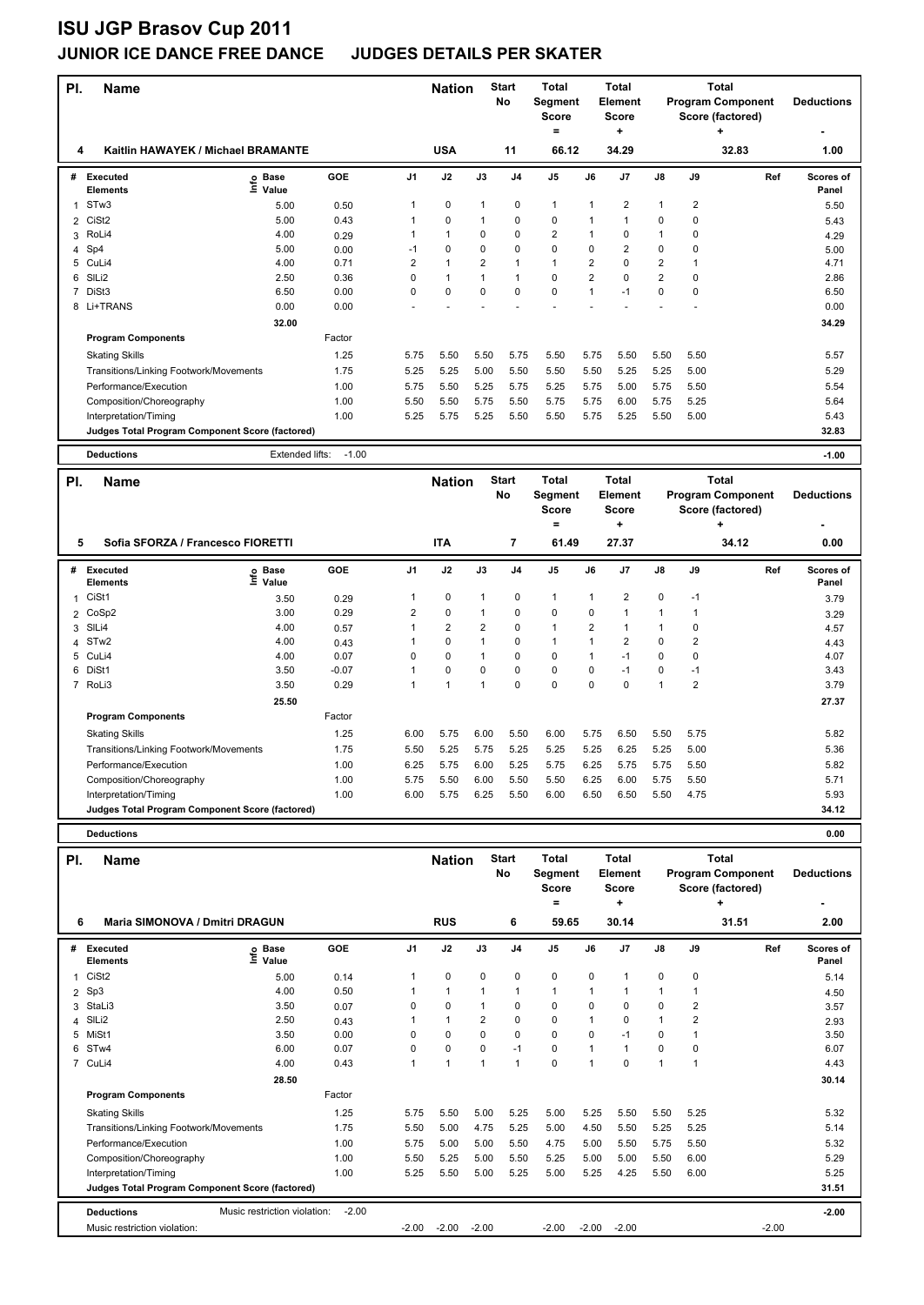### **JUNIOR ICE DANCE FREE DANCE JUDGES DETAILS PER SKATER**

| PI.          | <b>Name</b>                                     |                              |         |                | <b>Nation</b>        |                | <b>Start</b><br><b>No</b> | <b>Total</b><br><b>Segment</b><br>Score<br>= |          | <b>Total</b><br><b>Element</b><br><b>Score</b><br>+ |               |             | <b>Total</b><br><b>Program Component</b><br>Score (factored)<br>٠ | <b>Deductions</b>  |
|--------------|-------------------------------------------------|------------------------------|---------|----------------|----------------------|----------------|---------------------------|----------------------------------------------|----------|-----------------------------------------------------|---------------|-------------|-------------------------------------------------------------------|--------------------|
| 7            | Ekaterina BUGROV / Vasili ROGOV                 |                              |         |                | <b>ISR</b>           |                | 4                         | 59.44                                        |          | 30.79                                               |               |             | 28.65                                                             | 0.00               |
| #            | <b>Executed</b><br><b>Elements</b>              | <b>Base</b><br>١ifo<br>Value | GOE     | J <sub>1</sub> | J2                   | J3             | J <sub>4</sub>            | J <sub>5</sub>                               | J6       | J7                                                  | $\mathsf{J}8$ | J9          | Ref                                                               | Scores of<br>Panel |
| $\mathbf{1}$ | CuLi4                                           | 4.00                         | 0.29    | 0              | $\overline{1}$       | $\mathbf 1$    | 1                         | $\pmb{0}$                                    | -1       | 2                                                   | $\mathbf 0$   | $\mathbf 0$ |                                                                   | 4.29               |
| 2            | STw3                                            | 5.00                         | $-0.14$ | 0              | 0                    | $\Omega$       | 0                         | $-1$                                         | $\Omega$ | $\Omega$                                            | $-1$          | $-1$        |                                                                   | 4.86               |
| 3            | RoLi4                                           | 4.00                         | 0.50    |                | $\blacktriangleleft$ | 1              | 1                         | $\mathbf 0$                                  |          |                                                     | 1             |             |                                                                   | 4.50               |
| 4            | CoSp4                                           | 5.00                         | 0.14    |                | $\pmb{0}$            | 0              | 0                         | $\pmb{0}$                                    | $\Omega$ |                                                     | 0             |             |                                                                   | 5.14               |
| 5            | SIL <sub>i4</sub>                               | 4.00                         | 0.07    | 0              | $\blacktriangleleft$ | $\Omega$       | $\mathbf 0$               | $\mathbf 0$                                  | 1        | $\Omega$                                            | $\Omega$      | 0           |                                                                   | 4.07               |
| 6            | CiSt1                                           | 3.50                         | $-0.43$ | -1             | $-1$                 | $\overline{1}$ | $-1$                      | $-1$                                         | $\Omega$ | $-1$                                                | $-1$          | $-2$        |                                                                   | 3.07               |
| 7            | MiSt <sub>2</sub>                               | 5.00                         | $-0.14$ | 0              | $\mathbf 0$          | $\Omega$       | $\mathbf 0$               | $\mathbf 0$                                  | $\Omega$ | $-1$                                                | 0             | $-1$        |                                                                   | 4.86               |
|              | 8 Li+TRANS                                      | 0.00                         | 0.00    |                |                      |                |                           |                                              |          |                                                     |               |             |                                                                   | 0.00               |
|              |                                                 | 30.50                        |         |                |                      |                |                           |                                              |          |                                                     |               |             |                                                                   | 30.79              |
|              | <b>Program Components</b>                       |                              | Factor  |                |                      |                |                           |                                              |          |                                                     |               |             |                                                                   |                    |
|              | <b>Skating Skills</b>                           |                              | 1.25    | 5.00           | 5.25                 | 4.75           | 5.00                      | 4.50                                         | 5.25     | 5.00                                                | 4.50          | 4.50        |                                                                   | 4.86               |
|              | Transitions/Linking Footwork/Movements          |                              | 1.75    | 4.50           | 5.00                 | 4.50           | 4.75                      | 4.25                                         | 5.00     | 5.00                                                | 4.25          | 3.75        |                                                                   | 4.61               |
|              | Performance/Execution                           |                              | 1.00    | 4.75           | 5.25                 | 4.75           | 4.75                      | 4.25                                         | 5.25     | 4.50                                                | 4.50          | 4.00        |                                                                   | 4.68               |
|              | Composition/Choreography                        |                              | 1.00    | 5.00           | 5.00                 | 4.75           | 5.00                      | 4.50                                         | 5.50     | 5.50                                                | 4.75          | 4.25        |                                                                   | 4.93               |
|              | Interpretation/Timing                           |                              | 1.00    | 4.75           | 5.25                 | 5.00           | 5.00                      | 4.50                                         | 5.25     | 5.50                                                | 4.50          | 4.00        |                                                                   | 4.89               |
|              | Judges Total Program Component Score (factored) |                              |         |                |                      |                |                           |                                              |          |                                                     |               |             |                                                                   | 28.65              |
|              | <b>Deductions</b>                               |                              |         |                |                      |                |                           |                                              |          |                                                     |               |             |                                                                   | 0.00               |
|              |                                                 |                              |         |                |                      |                |                           |                                              |          |                                                     |               |             |                                                                   |                    |

| PI. | <b>Name</b>                                     |                              |         |          | <b>Nation</b> |      | <b>Start</b><br>No | <b>Total</b><br>Segment<br><b>Score</b><br>Ξ |                | Total<br><b>Element</b><br><b>Score</b><br>÷ |                |      | Total<br><b>Program Component</b><br>Score (factored)<br>٠ | <b>Deductions</b>  |
|-----|-------------------------------------------------|------------------------------|---------|----------|---------------|------|--------------------|----------------------------------------------|----------------|----------------------------------------------|----------------|------|------------------------------------------------------------|--------------------|
| 8   | Irina SHTORK / Taavi RAND                       |                              |         |          | <b>EST</b>    |      | 5                  | 58.27                                        |                | 27.35                                        |                |      | 32.92                                                      | 2.00               |
| #   | Executed<br><b>Elements</b>                     | <b>Base</b><br>١nfo<br>Value | GOE     | J1       | J2            | J3   | J <sub>4</sub>     | J <sub>5</sub>                               | J6             | J7                                           | $\mathsf{J}8$  | J9   | Ref                                                        | Scores of<br>Panel |
|     | 1 Sp4                                           | 5.00                         | 0.64    |          | 0             | 2    |                    |                                              | $\overline{2}$ | 2                                            |                |      |                                                            | 5.64               |
|     | 2 CiSt2                                         | 5.00                         | 0.57    | 0        | 0             |      | 0                  | 0                                            |                | 2                                            | 1              |      |                                                            | 5.57               |
|     | 3 STw1                                          | 2.50                         | $-0.59$ | $-2$     | $-2$          | $-1$ | $-1$               | $-2$                                         | $-2$           | $-2$                                         | $-1$           | -3   |                                                            | 1.91               |
|     | 4 CuLi4                                         | 4.00                         | 0.50    |          |               | 2    | $\mathbf 0$        | 0                                            |                | $\overline{2}$                               | 2              |      |                                                            | 4.50               |
|     | 5 SILi3                                         | 3.50                         | 0.43    |          |               | 0    | $\mathbf 0$        | $\mathbf{1}$                                 |                |                                              | $\overline{2}$ |      |                                                            | 3.93               |
|     | 6 DiSt2                                         | 5.00                         | $-0.57$ | $\Omega$ | 0             | $-1$ | $-1$               | $-1$                                         | $\Omega$       | $-1$                                         | 0              | $-1$ |                                                            | 4.43               |
|     | 7 RoLi1                                         | 1.50                         | $-0.13$ | $-1$     | 0             | 0    | $-1$               | $-2$                                         | 0              | $-1$                                         | $\mathbf 0$    | 0    |                                                            | 1.37               |
|     |                                                 | 26.50                        |         |          |               |      |                    |                                              |                |                                              |                |      |                                                            | 27.35              |
|     | <b>Program Components</b>                       |                              | Factor  |          |               |      |                    |                                              |                |                                              |                |      |                                                            |                    |
|     | <b>Skating Skills</b>                           |                              | 1.25    | 5.50     | 5.50          | 5.25 | 5.75               | 5.50                                         | 5.50           | 5.50                                         | 5.75           | 5.50 |                                                            | 5.54               |
|     | Transitions/Linking Footwork/Movements          |                              | 1.75    | 5.00     | 5.00          | 5.50 | 5.50               | 5.25                                         | 5.50           | 6.00                                         | 6.00           | 5.25 |                                                            | 5.43               |
|     | Performance/Execution                           |                              | 1.00    | 5.25     | 5.50          | 5.00 | 5.50               | 5.00                                         | 5.75           | 5.75                                         | 6.00           | 4.75 |                                                            | 5.39               |
|     | Composition/Choreography                        |                              | 1.00    | 5.75     | 5.25          | 5.75 | 5.75               | 5.25                                         | 5.75           | 6.00                                         | 6.25           | 5.25 |                                                            | 5.64               |
|     | Interpretation/Timing                           |                              | 1.00    | 5.00     | 5.25          | 5.50 | 5.75               | 5.25                                         | 5.50           | 6.00                                         | 6.25           | 5.00 |                                                            | 5.46               |
|     | Judges Total Program Component Score (factored) |                              |         |          |               |      |                    |                                              |                |                                              |                |      |                                                            | 32.92              |

**Deductions** Falls: -2.00 **-2.00**

| PI.            | <b>Name</b>                                     |                            |         |                | <b>Nation</b> |             | <b>Start</b><br>No | <b>Total</b><br>Segment<br><b>Score</b> |             | <b>Total</b><br><b>Element</b><br>Score |               |             | <b>Total</b><br><b>Program Component</b><br>Score (factored) | <b>Deductions</b>  |
|----------------|-------------------------------------------------|----------------------------|---------|----------------|---------------|-------------|--------------------|-----------------------------------------|-------------|-----------------------------------------|---------------|-------------|--------------------------------------------------------------|--------------------|
| 9              | Jessica FLEMIN / Jeremy FLEMIN                  |                            |         |                | <b>FRA</b>    |             | 2                  | =<br>56.77                              |             | ÷<br>31.50                              |               |             | ٠<br>25.27                                                   | ٠<br>0.00          |
|                |                                                 |                            |         |                |               |             |                    |                                         |             |                                         |               |             |                                                              |                    |
| #              | Executed<br><b>Elements</b>                     | e Base<br>E Value<br>Value | GOE     | J <sub>1</sub> | J2            | J3          | J <sub>4</sub>     | J <sub>5</sub>                          | J6          | J <sub>7</sub>                          | $\mathsf{J}8$ | J9          | Ref                                                          | Scores of<br>Panel |
| 1              | CoSp3                                           | 4.00                       | 0.00    | 0              | $\mathbf 0$   | 1           | $\mathbf 0$        | $\mathbf 0$                             | $\mathbf 0$ | $\Omega$                                | $\mathbf 0$   | $\mathbf 0$ |                                                              | 4.00               |
| $\overline{2}$ | CuLi4                                           | 4.00                       | 0.43    | $\mathbf{1}$   | $\mathbf{1}$  | 1           | $\mathbf{1}$       | $\mathbf{1}$                            | 1           | 0                                       | $\mathbf{1}$  | 0           |                                                              | 4.43               |
| 3              | CiSt <sub>2</sub>                               | 5.00                       | 0.29    | 0              | $\mathbf 0$   | 1           | 0                  | $\mathbf 0$                             | 1           |                                         | 0             | 0           |                                                              | 5.29               |
| $\overline{4}$ | ST <sub>w</sub> 4                               | 6.00                       | $-0.14$ | $-1$           | 0             | 0           | $\mathbf 0$        | $-1$                                    | 0           | $-1$                                    | 0             | 0           |                                                              | 5.86               |
|                | 5 MiSt2                                         | 5.00                       | $-0.29$ | $-1$           | $\Omega$      | $\Omega$    | $\mathbf 0$        | $\mathbf 0$                             | $-1$        | $-2$                                    | 0             | 0           |                                                              | 4.71               |
| 6              | RoLi3                                           | 3.50                       | $-0.29$ | $-1$           | 0             | 0           | $-1$               | $-1$                                    | $-1$        | $-2$                                    | 0             | 0           |                                                              | 3.21               |
|                | 7 SILi4                                         | 4.00                       | 0.00    | 0              | 1             | $\mathbf 0$ | $\Omega$           | $\mathbf 0$                             | 0           | $-1$                                    | $\mathbf 0$   | 0           |                                                              | 4.00               |
|                |                                                 | 31.50                      |         |                |               |             |                    |                                         |             |                                         |               |             |                                                              | 31.50              |
|                | <b>Program Components</b>                       |                            | Factor  |                |               |             |                    |                                         |             |                                         |               |             |                                                              |                    |
|                | <b>Skating Skills</b>                           |                            | 1.25    | 4.50           | 4.00          | 3.75        | 4.50               | 4.00                                    | 4.50        | 3.25                                    | 4.25          | 5.00        |                                                              | 4.21               |
|                | Transitions/Linking Footwork/Movements          |                            | 1.75    | 4.25           | 3.75          | 4.50        | 4.25               | 3.50                                    | 4.25        | 3.75                                    | 4.00          | 4.50        |                                                              | 4.11               |
|                | Performance/Execution                           |                            | 1.00    | 4.50           | 4.00          | 4.25        | 4.50               | 4.00                                    | 4.25        | 4.00                                    | 4.25          | 4.75        |                                                              | 4.25               |
|                | Composition/Choreography                        |                            | 1.00    | 4.75           | 4.00          | 4.50        | 4.75               | 3.50                                    | 4.00        | 4.00                                    | 4.25          | 5.00        |                                                              | 4.32               |
|                | Interpretation/Timing                           |                            | 1.00    | 4.75           | 4.50          | 4.25        | 4.50               | 4.00                                    | 4.00        | 4.00                                    | 4.00          | 4.50        |                                                              | 4.25               |
|                | Judges Total Program Component Score (factored) |                            |         |                |               |             |                    |                                         |             |                                         |               |             |                                                              | 25.27              |
|                | <b>Deductions</b>                               |                            |         |                |               |             |                    |                                         |             |                                         |               |             |                                                              | 0.00               |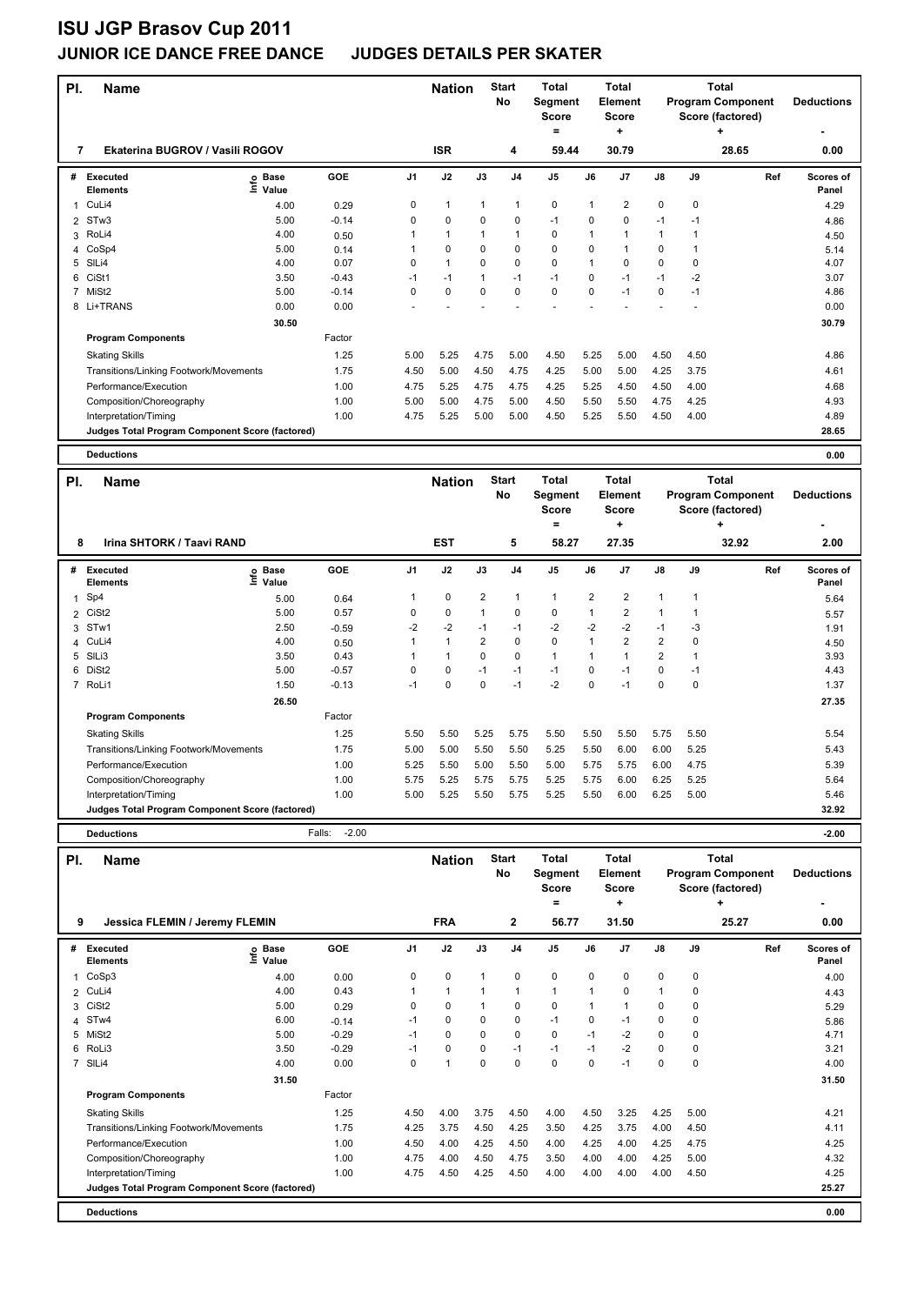#### **JUNIOR ICE DANCE FREE DANCE JUDGES DETAILS PER SKATER**

| PI.            | <b>Name</b>                                     |                              |         |                | <b>Nation</b> |              | <b>Start</b><br>No | <b>Total</b><br>Segment<br><b>Score</b> |      | Total<br><b>Element</b><br><b>Score</b> |                |             | Total<br><b>Program Component</b><br>Score (factored) | <b>Deductions</b>  |
|----------------|-------------------------------------------------|------------------------------|---------|----------------|---------------|--------------|--------------------|-----------------------------------------|------|-----------------------------------------|----------------|-------------|-------------------------------------------------------|--------------------|
| 10             | Anna NAGORNYUK / Viktor KOVALENKO               |                              |         |                | <b>UZB</b>    |              | 9                  | =<br>53.71                              |      | ÷<br>21.35                              |                |             | ٠<br>33.36                                            | 1.00               |
|                |                                                 |                              |         |                |               |              |                    |                                         |      |                                         |                |             |                                                       |                    |
| #              | Executed<br><b>Elements</b>                     | <b>Base</b><br>lnfo<br>Value | GOE     | J <sub>1</sub> | J2            | J3           | J <sub>4</sub>     | J <sub>5</sub>                          | J6   | J <sub>7</sub>                          | J8             | J9          | Ref                                                   | Scores of<br>Panel |
| 1              | STw3                                            | 5.00                         | 0.07    | 0              | 0             | 0            | 0                  | 0                                       | 1    | 0                                       | 0              | 1           |                                                       | 5.07               |
| $\overline{2}$ | SILi4                                           | 4.00                         | 0.71    |                | $\mathbf{1}$  | 1            | $\overline{2}$     | $\overline{2}$                          | 1    | 1                                       | $\overline{2}$ | 3           |                                                       | 4.71               |
| 3              | CiSt1                                           | 3.50                         | 0.07    | 0              | 0             | $\Omega$     | 0                  | $\mathbf{1}$                            | 0    | $\Omega$                                | 0              | 1           |                                                       | 3.57               |
| 4              | CoSp3                                           | 4.00                         | 0.36    | 0              | $\mathbf 0$   | $\mathbf{1}$ | $\mathbf{1}$       | $\mathbf{1}$                            | 0    | $\blacktriangleleft$                    | $\mathbf 1$    | $\mathbf 1$ |                                                       | 4.36               |
| 5              | MiSt1                                           | 3.50                         | 0.14    | 0              | $\mathbf 0$   | $\mathbf 0$  | $\mathbf 0$        | $\mathbf 0$                             | 1    | 1                                       | 1              | 0           |                                                       | 3.64               |
| 6              | RoLi                                            | 0.00                         | 0.00    | ٠              |               |              |                    |                                         |      |                                         |                |             |                                                       | 0.00               |
| 7              | RoLi4*                                          | 0.00                         | 0.00    |                |               |              |                    |                                         |      |                                         |                |             |                                                       | 0.00               |
|                |                                                 | 20.00                        |         |                |               |              |                    |                                         |      |                                         |                |             |                                                       | 21.35              |
|                | <b>Program Components</b>                       |                              | Factor  |                |               |              |                    |                                         |      |                                         |                |             |                                                       |                    |
|                | <b>Skating Skills</b>                           |                              | 1.25    | 5.75           | 5.50          | 5.00         | 5.75               | 5.75                                    | 5.50 | 5.75                                    | 5.50           | 6.00        |                                                       | 5.64               |
|                | Transitions/Linking Footwork/Movements          |                              | 1.75    | 5.25           | 5.25          | 4.75         | 5.75               | 5.25                                    | 4.75 | 5.75                                    | 5.50           | 5.50        |                                                       | 5.32               |
|                | Performance/Execution                           |                              | 1.00    | 5.25           | 5.25          | 5.00         | 6.00               | 5.50                                    | 5.25 | 6.50                                    | 6.00           | 6.00        |                                                       | 5.61               |
|                | Composition/Choreography                        |                              | 1.00    | 5.75           | 5.25          | 5.00         | 6.00               | 5.50                                    | 5.25 | 6.50                                    | 6.00           | 6.75        |                                                       | 5.75               |
|                | Interpretation/Timing                           |                              | 1.00    | 5.25           | 5.75          | 5.25         | 6.00               | 5.75                                    | 5.50 | 5.25                                    | 6.00           | 6.75        |                                                       | 5.64               |
|                | Judges Total Program Component Score (factored) |                              |         |                |               |              |                    |                                         |      |                                         |                |             |                                                       | 33.36              |
|                | <b>Deductions</b>                               | Extra element by verif.:     | $-1.00$ |                |               |              |                    |                                         |      |                                         |                |             |                                                       | $-1.00$            |
|                | * Invalid element                               |                              |         |                |               |              |                    |                                         |      |                                         |                |             |                                                       |                    |

| PI.            | <b>Name</b>                                     |                      |         |                | <b>Nation</b> |                | <b>Start</b><br>No       | Total<br>Segment<br><b>Score</b><br>$\equiv$ |          | Total<br>Element<br>Score<br>÷ |               |      | Total<br><b>Program Component</b><br>Score (factored) | <b>Deductions</b>  |
|----------------|-------------------------------------------------|----------------------|---------|----------------|---------------|----------------|--------------------------|----------------------------------------------|----------|--------------------------------|---------------|------|-------------------------------------------------------|--------------------|
|                | Laurence FOURNIER BEAUDRY / Yoan BRETON<br>11   |                      |         |                | CAN           |                | 8                        | 51.27                                        |          | 25.01                          |               |      | 28.26                                                 | 2.00               |
| #              | <b>Executed</b><br>١mfo<br><b>Elements</b>      | <b>Base</b><br>Value | GOE     | J <sub>1</sub> | J2            | J3             | J <sub>4</sub>           | J <sub>5</sub>                               | J6       | J7                             | $\mathsf{J}8$ | J9   | Ref                                                   | Scores of<br>Panel |
| 1              | SILi2                                           | 2.50                 | 0.50    | 0              | 1             | $\overline{2}$ | 1                        | 1                                            | 1        | 1                              | 1             | 1    |                                                       | 3.00               |
|                | 2 CiSt2                                         | 5.00                 | 0.00    | 0              | 0             | 0              | 0                        | 0                                            | 0        | 0                              | 0             | 0    |                                                       | 5.00               |
| 3              | RoLi3                                           | 3.50                 | $-0.36$ | $-1$           | $-1$          | 0              | $-1$                     | $-1$                                         | 1        | $-1$                           | $-1$          | 0    |                                                       | 3.14               |
| 4              | DiSt <sub>2</sub>                               | 5.00                 | 0.00    | $-1$           | $\mathbf 0$   | 0              | 0                        | $\mathbf{1}$                                 | $\Omega$ | 0                              | 0             | 0    |                                                       | 5.00               |
| 5              | STw1                                            | 2.50                 | $-0.41$ | $-2$           | $-1$          | $-1$           | $-1$                     | $-2$                                         | $-1$     | $-2$                           | $-1$          | $-1$ |                                                       | 2.09               |
| 6              | CoSp2                                           | 3.00                 | $-0.36$ | $-1$           | $-1$          | $-1$           | 0                        | $-1$                                         | $-1$     | 0                              | $-1$          | 0    |                                                       | 2.64               |
| $\overline{7}$ | CuLi4                                           | 4.00                 | 0.14    | 0              | 1             | 1              | $\overline{\phantom{a}}$ | 0                                            | $\Omega$ | 0                              | 0             | 0    |                                                       | 4.14               |
| 8              | Li+TRANS                                        | 0.00                 | 0.00    |                |               |                |                          |                                              |          |                                |               |      |                                                       | 0.00               |
|                |                                                 | 25.50                |         |                |               |                |                          |                                              |          |                                |               |      |                                                       | 25.01              |
|                | <b>Program Components</b>                       |                      | Factor  |                |               |                |                          |                                              |          |                                |               |      |                                                       |                    |
|                | <b>Skating Skills</b>                           |                      | 1.25    | 4.50           | 4.75          | 4.50           | 5.00                     | 4.50                                         | 4.75     | 4.50                           | 4.50          | 5.25 |                                                       | 4.64               |
|                | Transitions/Linking Footwork/Movements          |                      | 1.75    | 4.25           | 4.75          | 4.25           | 4.75                     | 4.50                                         | 4.75     | 4.75                           | 4.50          | 5.00 |                                                       | 4.61               |
|                | Performance/Execution                           |                      | 1.00    | 4.25           | 5.00          | 4.00           | 5.00                     | 4.25                                         | 5.00     | 4.25                           | 4.75          | 5.25 |                                                       | 4.64               |
|                | Composition/Choreography                        |                      | 1.00    | 4.00           | 4.75          | 4.25           | 5.25                     | 4.75                                         | 5.00     | 5.50                           | 4.75          | 5.50 |                                                       | 4.89               |
|                | Interpretation/Timing                           |                      | 1.00    | 4.00           | 5.00          | 4.50           | 5.00                     | 4.50                                         | 5.00     | 6.00                           | 4.50          | 5.50 |                                                       | 4.86               |
|                | Judges Total Program Component Score (factored) |                      |         |                |               |                |                          |                                              |          |                                |               |      |                                                       | 28.26              |
|                | <b>Deductions</b>                               | Extended lifts:      | $-1.00$ |                |               |                |                          | $-1.00$<br>Falls:                            |          |                                |               |      |                                                       | $-2.00$            |

| PI.            | <b>Name</b>                                     |                   |         |                | <b>Nation</b> |             | <b>Start</b><br>No | <b>Total</b><br>Segment<br><b>Score</b><br>= |                | Total<br>Element<br><b>Score</b><br>٠ |              |      | Total<br><b>Program Component</b><br>Score (factored) | <b>Deductions</b>  |
|----------------|-------------------------------------------------|-------------------|---------|----------------|---------------|-------------|--------------------|----------------------------------------------|----------------|---------------------------------------|--------------|------|-------------------------------------------------------|--------------------|
| 12             | Kathrin HAEUSER / Sevan LERCHE                  |                   |         |                | <b>GER</b>    |             | 3                  | 49.01                                        |                | 23.42                                 |              |      | 26.59                                                 | 1.00               |
| #              | Executed<br><b>Elements</b>                     | e Base<br>⊆ Value | GOE     | J <sub>1</sub> | J2            | J3          | J <sub>4</sub>     | J <sub>5</sub>                               | J6             | J <sub>7</sub>                        | J8           | J9   | Ref                                                   | Scores of<br>Panel |
| 1              | CuLi4                                           | 4.00              | 0.50    |                | $\mathbf{1}$  | 1           | $\overline{1}$     | $\mathbf{1}$                                 | $\mathbf{1}$   |                                       | $\mathbf{1}$ | 1    |                                                       | 4.50               |
| $\overline{2}$ | DiSt1                                           | 3.50              | 0.00    | 0              | $\mathbf 0$   | $\Omega$    | 0                  | $\mathbf 0$                                  | $\Omega$       | $\Omega$                              | 0            |      |                                                       | 3.50               |
| 3              | STw <sub>2</sub>                                | 4.00              | 0.00    | 0              | $\mathbf 0$   | $\mathbf 0$ | $\mathbf 0$        | $-1$                                         | $\mathbf 0$    | 0                                     | $\mathbf 0$  | 0    |                                                       | 4.00               |
|                | 4 Sp1                                           | 2.00              | $-0.30$ | $-1$           | $-1$          | $-1$        | 0                  | $-1$                                         | $-1$           | $-1$                                  | $-1$         | $-2$ |                                                       | 1.70               |
| 5              | CiSt1                                           | 3.50              | $-0.14$ | 0              | $\mathbf 0$   | $\Omega$    | 0                  | $-1$                                         | 0              | $\Omega$                              | $-1$         | $-1$ |                                                       | 3.36               |
| 6              | RoLi3                                           | 3.50              | 0.29    |                | $\mathbf 0$   |             | 1                  | $\mathbf 0$                                  | $\overline{ }$ | $\Omega$                              | $\mathbf 0$  |      |                                                       | 3.79               |
|                | 7 SILi2                                         | 2.50              | 0.07    | 0              | $\mathbf 0$   |             | $\mathbf 0$        | $\mathbf 0$                                  | $\overline{ }$ | $\Omega$                              | $\mathbf 0$  | 0    |                                                       | 2.57               |
|                |                                                 | 23.00             |         |                |               |             |                    |                                              |                |                                       |              |      |                                                       | 23.42              |
|                | <b>Program Components</b>                       |                   | Factor  |                |               |             |                    |                                              |                |                                       |              |      |                                                       |                    |
|                | <b>Skating Skills</b>                           |                   | 1.25    | 4.75           | 4.75          | 4.00        | 4.75               | 4.25                                         | 4.25           | 4.50                                  | 4.50         | 4.75 |                                                       | 4.54               |
|                | Transitions/Linking Footwork/Movements          |                   | 1.75    | 4.50           | 4.50          | 4.00        | 4.50               | 4.00                                         | 4.00           | 4.50                                  | 4.25         | 4.00 |                                                       | 4.25               |
|                | Performance/Execution                           |                   | 1.00    | 4.25           | 4.75          | 4.25        | 4.75               | 3.75                                         | 4.00           | 4.25                                  | 4.50         | 4.25 |                                                       | 4.32               |
|                | Composition/Choreography                        |                   | 1.00    | 5.00           | 4.75          | 4.50        | 5.00               | 4.25                                         | 4.25           | 4.25                                  | 4.50         | 5.25 |                                                       | 4.61               |
|                | Interpretation/Timing                           |                   | 1.00    | 4.75           | 5.00          | 4.50        | 4.75               | 4.25                                         | 4.25           | 4.50                                  | 4.25         | 4.75 |                                                       | 4.54               |
|                | Judges Total Program Component Score (factored) |                   |         |                |               |             |                    |                                              |                |                                       |              |      |                                                       | 26.59              |
|                | <b>Deductions</b>                               | Extended lifts:   | $-1.00$ |                |               |             |                    |                                              |                |                                       |              |      |                                                       | $-1.00$            |